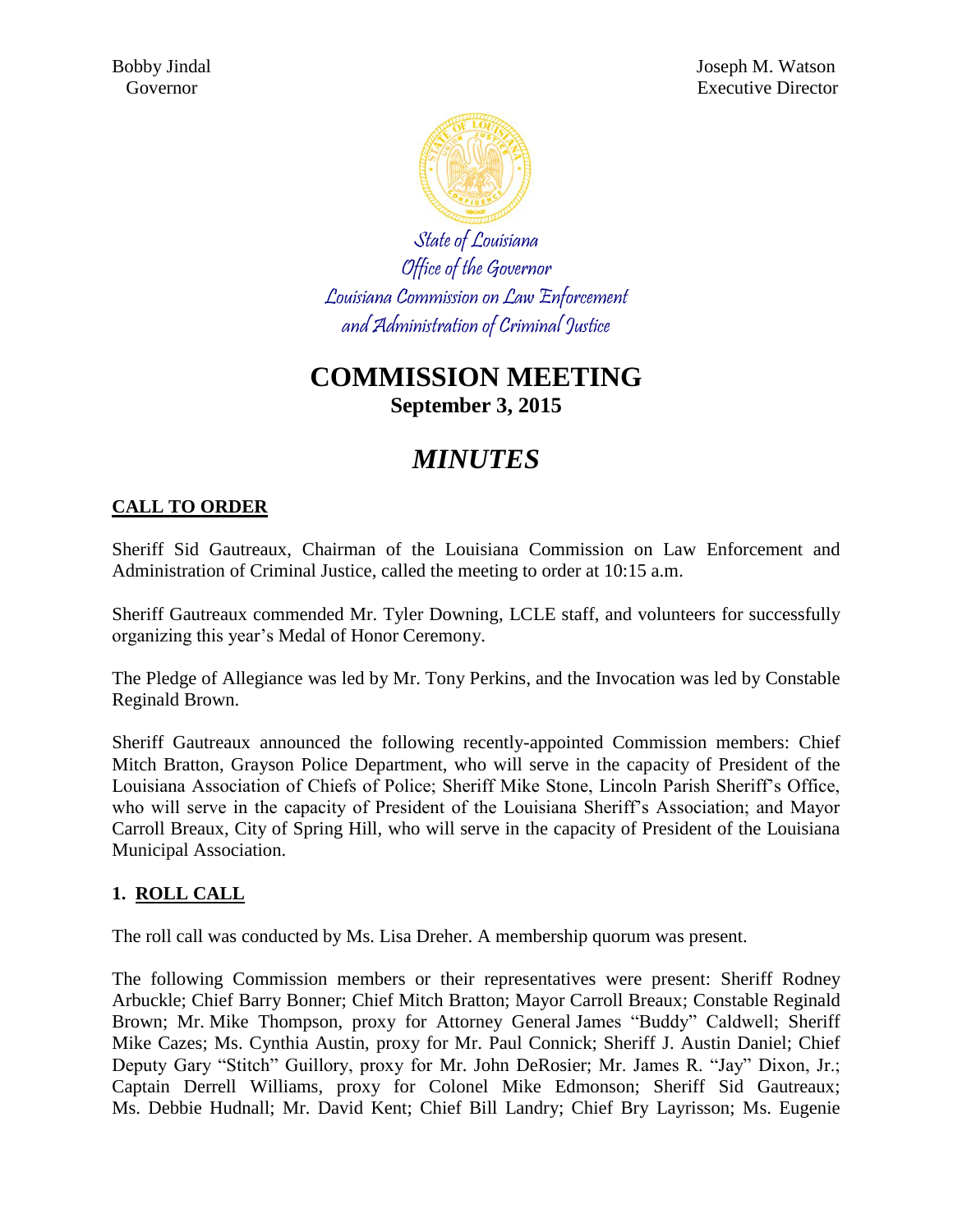"Genie" Powers, proxy for Secretary James "Jimmy" LeBlanc; Mr. James "Jay" Lemoine; Ms. Ellyn Toney, proxy for Dr. Mary Livers; Sheriff Tony Mancuso; Sheriff Willy J. Martin, Jr.; Mr. Hillar Moore, proxy for Mr. John "Schuyler" Marvin; Mr. Hillar Moore; Mr. Tony Perkins; Sheriff Steve Prator; Chief Carlos Stout; Mr. John Dale "J. D." Thornton; Sheriff Bud Torres; Sheriff Mike Tubbs; Mr. J. Reed Walters; Mr. Joey Watson; and Judge Mitchell Theriot, proxy for Chief Judge Vanessa Whipple.

The following District Directors or their representatives were present: Mr. Jeremy Edwards, District 1 – Northwest Law Enforcement Planning District, Inc. and District 3 - Red River Delta Law Enforcement Planning Council, Inc.; Ms. Marky Tucker, District 2 – North Delta Law Enforcement Planning District, Inc.; Ms. Amanda Bourque, Director, District 4 – Evangeline Law Enforcement Planning Council, Inc.; Ms. Bonnie Vaughan, District 6 – Southwest District Law Enforcement Planning Council, Inc.; Mr. Ronald E. Lampard, Director, District 7 – Jefferson Community Justice Agencies; and Maria-Kay Chetta, Director, District 9 – Office of Criminal Justice Coordination.

LCLE staff who were present included: Mr. Joey Watson; Mr. James Franklin; Ms. Lisa Dreher; Mr. Tyler Downing; Ms. Marjorie Patterson; Ms. Rutha Chatwood; Ms. Kim Lax; Ms. Haley Plauche'; Ms. Linda Gautier; Mr. Bob Miller; Ms. Fredia Dunn; Mr. Bob Wertz; Ms. Rebekah Taylor; Ms. Keegan Larisey; and Ms. Opal West.

## **II. ADOPTION OF AGENDA**

Sheriff Sid Gautreaux called for a motion to adopt the agenda. Sheriff Tony Mancuso made a motion, seconded by Sheriff Willy J. Martin, Jr., and the motion passed.

## **III. CONSIDERATION OF MINUTES**

Sheriff Sid Gautreaux called for a motion to approve the minutes from the meeting held on May 14, 2015. Chief Bill Landry made a motion, seconded by Sheriff Bud Torres, and the motion passed.

#### **IV. OLD BUSINESS**

## **A. Report of the Priorities Committee**

Mr. Joey Watson reported that, on August 19, 2015, the Priorities Committee reviewed all applications, allocations, proposed increases, waiver requests of the 48-month limitation rule, and sole source for program requests. Approval is recommended.

This concludes the report of the Priorities Committee.

Sheriff Sid Gautreaux called for a motion to accept the report. A motion was made by Sheriff Willy Martin, seconded by Chief Carlos Stout, and the motion passed.

2 Commission Meeting Minutes – September 3, 2015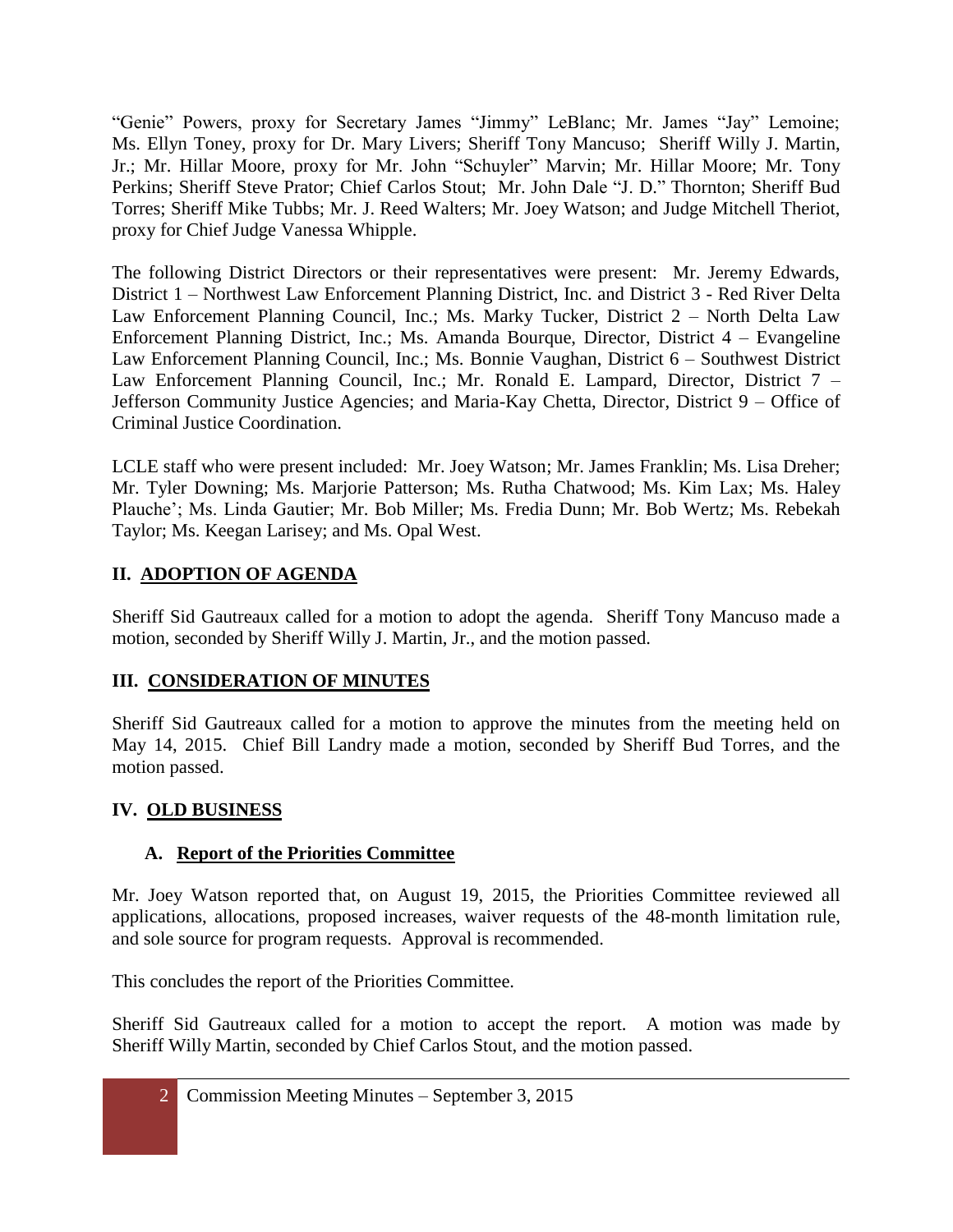#### **B. Report of the Victim Services Advisory Board**

Chief Deputy Gary "Stitch" Guillory, Board Chairman, reported that the Victim Services Advisory Committee met at 1:00 p.m. on Wednesday, September 2, 2015, at the Hilton Baton Rouge Capitol Center. A membership quorum was present.

The Board recommends approval of the following:

- One allocation for FY 2013 VOCA funds totaling \$3,176;
- One allocation for FY 2014 VOCA funds totaling \$45,591;
- 138 allocations for FY 2015 VOCA funds totaling \$16,043,111;
- Five allocations for FY 2014 STOP funds totaling \$246,569;
- One increase for FY 2012 VOCA funds totaling \$48,896;
- Two increases for FY 2013 VOCA funds totaling \$43,688;
- Four increases for FY 2014 VOCA funds totaling \$249,511;
- Three applications for FY 2013 VOCA funds totaling \$127,858;
- 15 applications for FY 2014 VOCA funds totaling \$1,303,744;
- Six applications for FY 2014 STOP funds totaling \$222,031.

This concludes the report of the Victim Services Advisory Board.

Sheriff Sid Gautreaux called for a motion to accept the report. Chief Carlos Stout made a motion, seconded by Sheriff Willy J. Martin, Jr., and the motion passed.

#### **C. Report of the Drug Control and Violent Crime Policy Board**

In the absence of Chief Mike Knaps, Board Chairman, Chief Deputy Gary "Stitch" Guillory reported that the Drug Control and Violent Crime Policy Board met at 2:30 p.m. on Wednesday, September 2, 2015, at the Hilton Baton Rouge Capitol Center. A membership quorum was present.

The Board recommends approval of the following:

- Two allocations for FY 2014 totaling \$10,507;
- Four allocations for FY 2013 totaling \$52,366;
- One increase for FY 2014 in the amount of \$27,611, funded by LCLE residuals;
- One increase for FY 2014 in the amount of \$10,305, funded by District residuals;
- One increase for FY 2012 in an amount *up to* \$45,000, funded by LCLE residuals;
- Two waiver requests of the 48-month limitation rule;
- 19 non-confidential applications totaling \$465,106;
- One *confidential* application totaling \$19,285.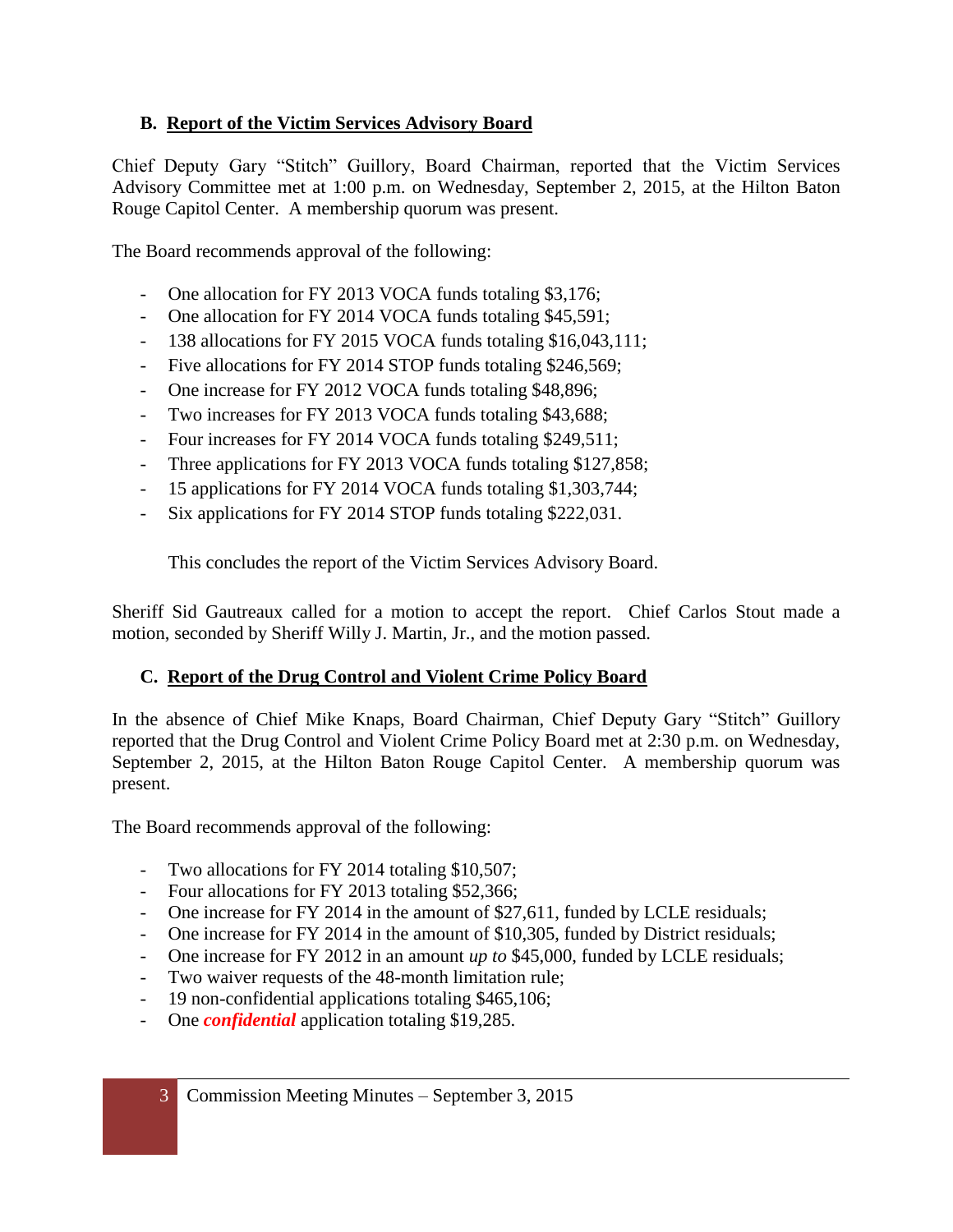The total amount of these applications and increases is \$567,307. All of this activity is for subgrants listed in the eGrants system.

This concludes the report of the Drug Control and Violent Crime Policy Board.

Sheriff Sid Gautreaux called for a motion to accept. A motion was made by Sheriff Mike Tubbs, and seconded by Sheriff Willy J. Martin, Jr. The motion passed.

#### **D. Report of the Juvenile Justice and Delinquency Prevention (JJDP) Advisory Board**

Chief Bill Landry, Board Chairman, reported that the Juvenile Justice and Delinquency Prevention Advisory Board met at 9:00 a.m. on Wednesday, September 2, 2015, at the Hilton Baton Rouge Capitol Center. A membership quorum was present.

The Board recommends approval of the following:

- One allocation for FY 2013 Title II JJDP funds totaling 27, 131;
- Two increases for FY 2013 Title II JJDP funds totaling \$79,051;
- One increase for FY 2012 JABG funds totaling \$20,802;
- Please note that Subgrant Number 2586 should be changed to 2440. On the Commission ballot, this item is located on page 10, line 6, the Louisiana Commission on Law Enforcement, Compliance Monitor, an increase request totaling \$59,051;
- Application Number 2627 for FY 2013 JABG funds totaling \$14,000 *with special conditions;*
- Application Number 2672 for FY 2013 Title II JJDP funds totaling \$27,131 *with special conditions;*
- Application Number 2644 for FY 2013 Title II JJDP funds totaling \$26,396 *with special conditions;*
- Application Number 2641 for FY 2013 Title II JJDP funds totaling \$26,126.

This concludes the report of the Juvenile Justice and Delinquency Prevention Advisory Board.

Sheriff Sid Gautreaux called for a motion to accept the report. Chief Bry Layrisson made a motion, seconded by Sheriff Bud Torres, and the motion passed.

#### **E. Report of the Drug Abuse Resistance Education (D.A.R.E.) Advisory Board**

Sheriff Mike Stone, Board Chairman, reported that the Drug Abuse Resistance Education (D.A.R.E.) Advisory Board met at 3:30 p.m. on September 2, 2015, at the Hilton Baton Rouge Capitol Center. A membership quorum was present.

The D.A.R.E. Advisory Board recommends approval of the following applications, with the understanding that cuts will be made, based on the available D.A.R.E. budget.

4 Commission Meeting Minutes – September 3, 2015